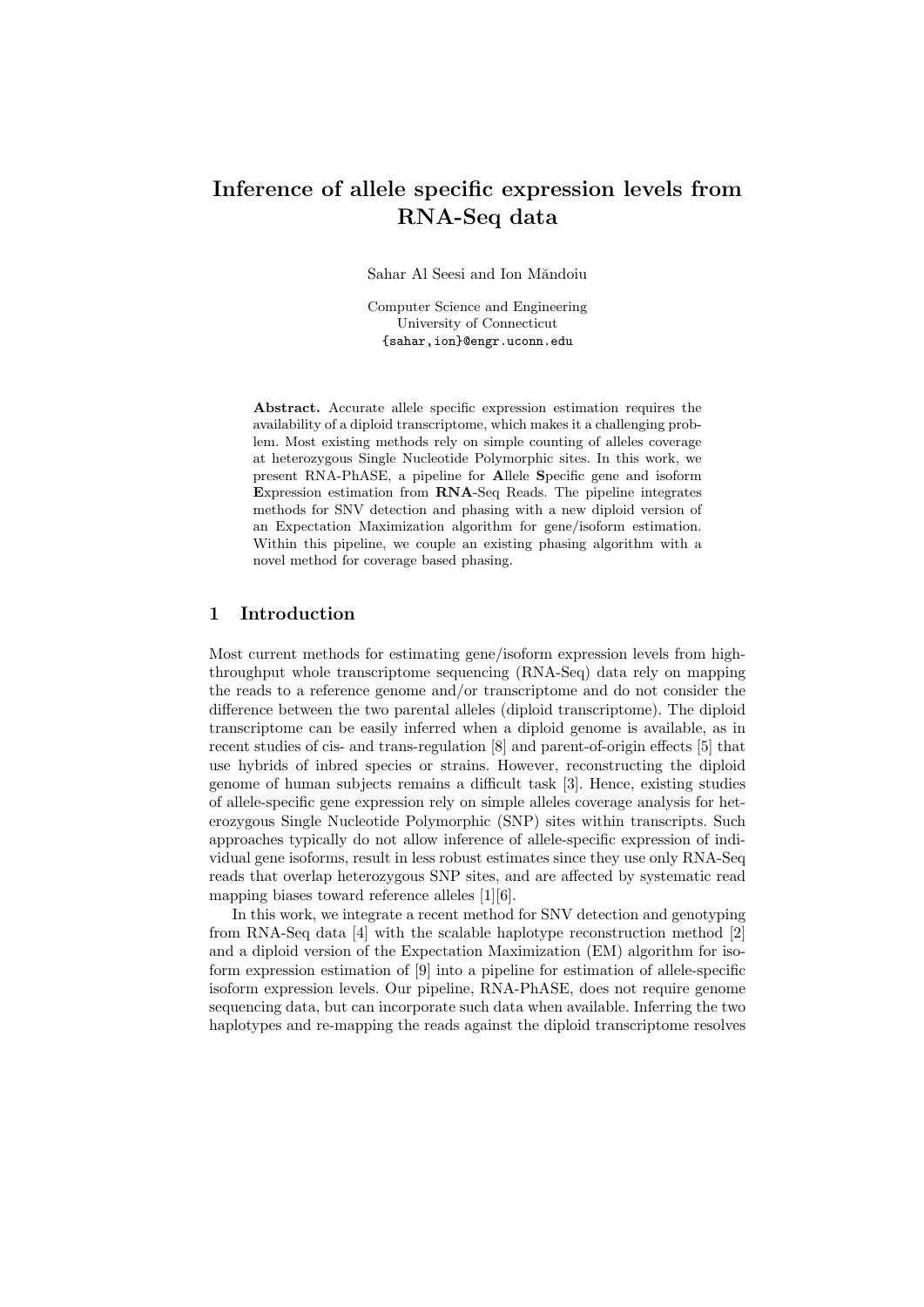#### 2 Sahar Al Seesi and Ion Măndoiu

the above mentioned bias towards reference alleles, while the EM model improves inference accuracy by using all reads, including those that map to more than one isoform, incorporating additional sources of disambiguation information such as the distribution of RNA-Seq fragment lengths, and correcting biases introduced by library preparation and sequencing protocols.

Preliminary results show the ability of the proposed pipeline to accurately infer allele specific isoform expression levels for synthetic hybrids with varying levels of heterozygosity, generated by pooling whole brain RNA-Seq reads of different mouse strains studied as part of the Sanger Institute Mouse Genomes Project [7].

## 2 Methods

The RNA-PhASE pipeline, depicted in Figure 1, starts by mapping the RNA-Seq reads against a haploid reference transcriptome and reference genome. Alignments from both mappings are merged together, according a set of rules described in [5], and the resulting set of alignments are used to call SNVs. The merging method, referred to as HardMerge, keeps a read if it aligns uniquely to the genome only, uniquely to the transcriptome only, or to both provided that the two alignments agree. Results have shown that this hybrid method results in calling SNVs with very high confidence. We introduce a local alignment version of HardMerge that works on the base level, discarding read bases mapped to multiple locations. It then generates alignments from contiguous stretches of non-ambiguously mapped bases. This modification enables HardMerge to handle local alignments of long RNA-Seq reads generated by technologies like 454 and ION Torrent.SNVs are then called using SNVQ [4], which uses Bayes rule to call the genotype with the highest probability while taking base quality scores into account.

For haplotyping, we couple an efficient Single Individual Haplotyping algorithm, RefHap [2], with a novel method for coverage based phasing. Our new method merges phased blocks in the RefHap output, and it phases called SNVs that were not phased by RefHap because they are not in close proximity with other SNVs and consequently there is no read evidence that can be used to phase them. In coverage based phasing, for two successive heterozygous SNVs i and j, the i's allele with highest coverage is paired with j's allele with highest coverage in the same haplotype, and similarly lowest coverage alleles are paired in the other haplotype. When one or both SNVs have equal coverage for the two alleles, phasing is done arbitrarily. i and j can be two SNVs for which the phase was not resolved by RefHap. Alternatively, j can be first SNV in a phased block and i is the last in the most adjacent SNV preceding j.

Alelle Specific Expression (ASE) levels are estimated through realigning the reads against the diploid transcriptome and feeding the mapping results into a diploid version of IsoEm [9], an EM algorithm that makes use of information such as insert size, quality scores, and read pairing, if available, to handle read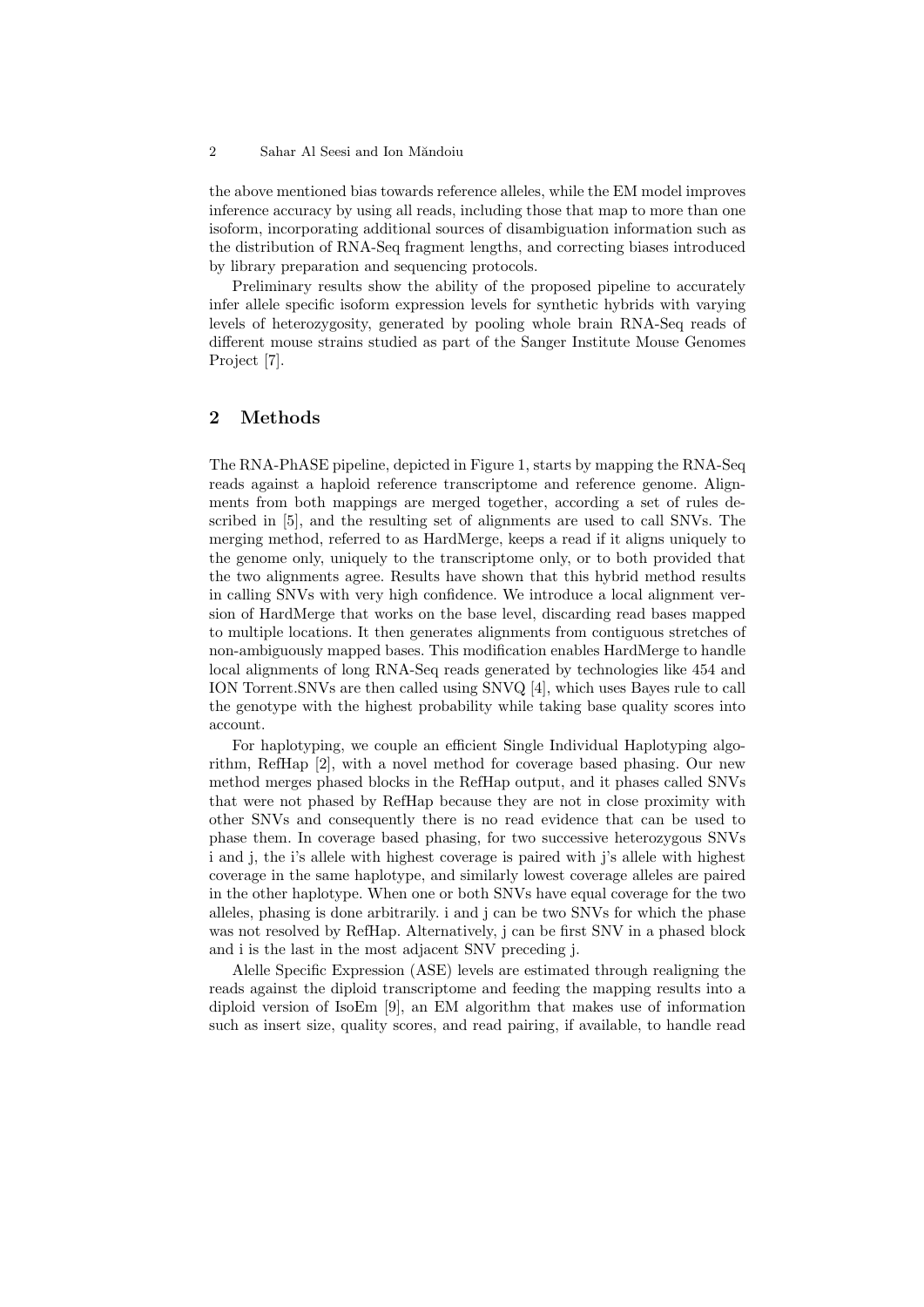

Fig. 1. RNA-PhASE: Pipeline for Allele Specific Expression inference from RNA-Seq data through calling and phasing expressed Single Neucloetide Variations

mapping ambiguities. Finally, allelic expression imbalance is inferred through applying Fisher's Exact test.

# 3 Experimental Results

We test RNA-PhASE against synthetic hybrids data created by merging whole brain RNA-Seq reads from the Sanger Institute Mouse Genomes project. Four synthetic hybrids data sets were created by merging equal number of reads from C57BL/6NJ with each of the following strains: BALB/cJ, A/J, CAST/EiJ, and SPRET/EiJ. The four strains were selected to provide the test of RNA-PhASE performance with varying levels of heterozygosity. As a measure of strain variation compared to C57BL/6NJ, and thus heterozygosity level of the synthetic hybrids, we use the number of genomic SNVs reported in [7]. The strains are listed here in an increasing variation order, compared to C57BL/6NJ.

Testing is done on two levels. First, we test the ability of the diploid IsoEM to accurately estimate ASE given the diploid transcriptome. This is done by creating diploid transcriptomes for the hybrids using the SNVs reported in [7]. The inferred expression level for each allele of an isoform or gene is compared with the expression level of that isoform/gene estimated from the corresponding strain reads when processed separately. We measure Pearson coefficient of correlation, error fractions (EF) and median percent errors (MPE). EF at a certain threshold t is the percentage of isoforms (or genes) with relative error larger than given threshold t, where the relative error is calculated as the difference in estimated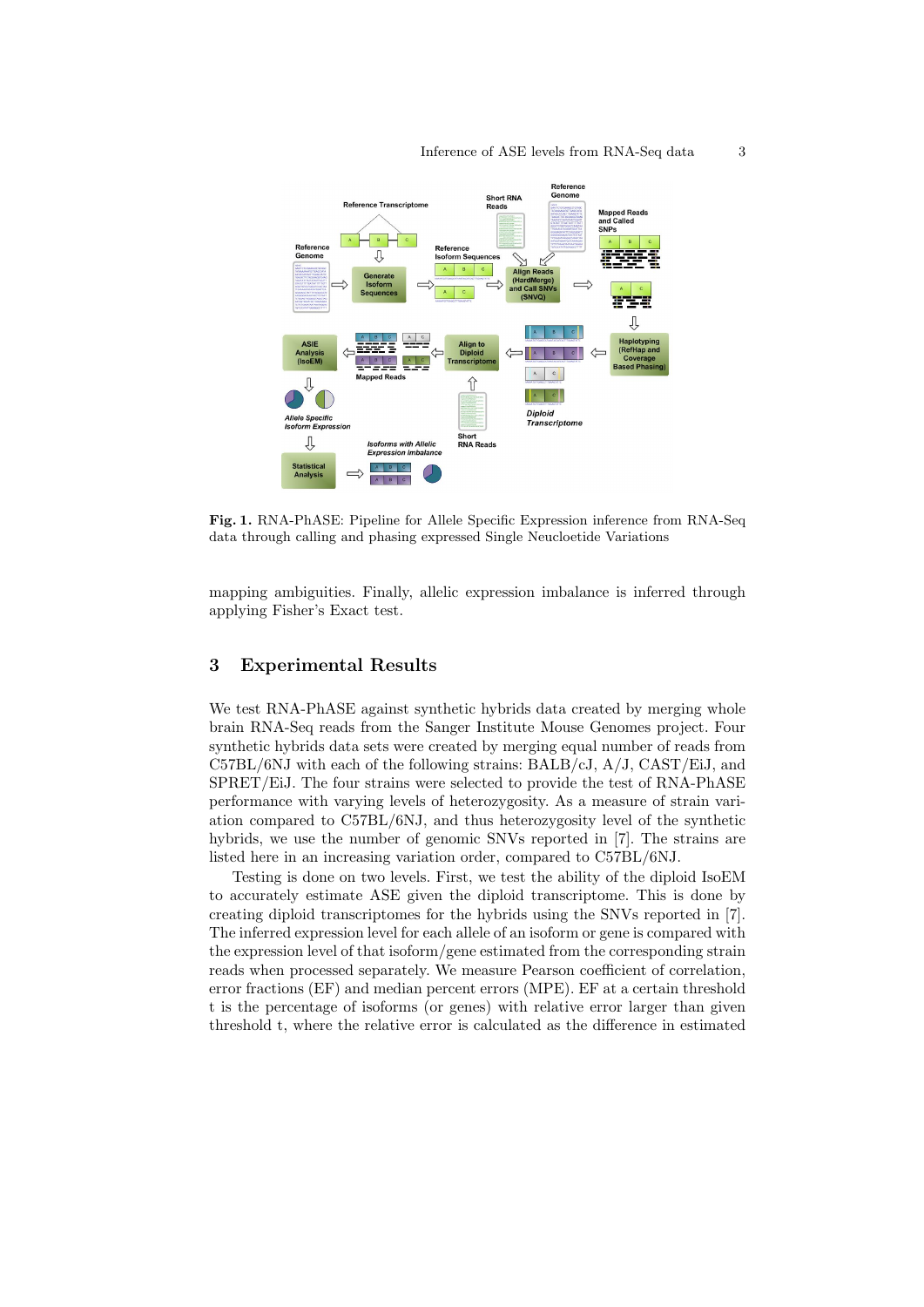#### 4 Sahar Al Seesi and Ion Măndoiu

to actual expression levels divided by the actual expression level. MPE is the threshold t for which EF is 50%. Figure 2 and tables 1 and 2 show these results.



Fig. 2. Isoform and Gene Error Fractions. Error Fractions at different threshold values for expression levels estimated for strains in synthetic hybrids vs. corresponding separate strain.

The second level of testing is for the whole pipeline, starting from the synthetic hybrid reads and haploid reference. In this case, a direct comparison of the ASE from the hybrids against the corresponding separate strain expression levels will not be feasible. Results accuracy will be determined by comparing which isoforms and/or genes are detected to have allelic imbalance in the hybrid vs. the corresponding separate strains. The allelic imbalance will be determined using Fisher's Exact test. These results are currently being generated.

Table 1. Pearson correlation coefficient for gene and isoform expression levels estimated for strains in synthetic hybrids vs. corresponding separate strains. IE: Isoform Expression; GE: Gene Expression

| Hybrid                           |        |                 |        |                                                       |
|----------------------------------|--------|-----------------|--------|-------------------------------------------------------|
| $\overline{\text{C57BLxStrain}}$ |        |                 |        | C57BL IE  <b>Strain</b> IE C57BL GE  <b>Strain</b> GE |
| $\rm IC57BLxBALBc$               | 10.705 | 0.675           | 10.706 | 0.675                                                 |
| $C57BLx$ <b>AJ</b>               | 0.855  | $ 0.902\rangle$ | 0.856  | 0.903                                                 |
| C57BLxCAST                       | 0.872  | 0.824           | 0.924  | 0.882                                                 |
| $ {\rm C57BLx} {\bf SPRET} $     | 0.952  | 0.726           | 0.951  | 0.725                                                 |

Acknowledgments. This project was supported by in part by awards IIS-0546457 and IIS-0916948 from NSF, and Agriculture and Food Research Initiative Competitive Grant no. 2011-67016-30331 from the USDA National Institute of Food and Agriculture.